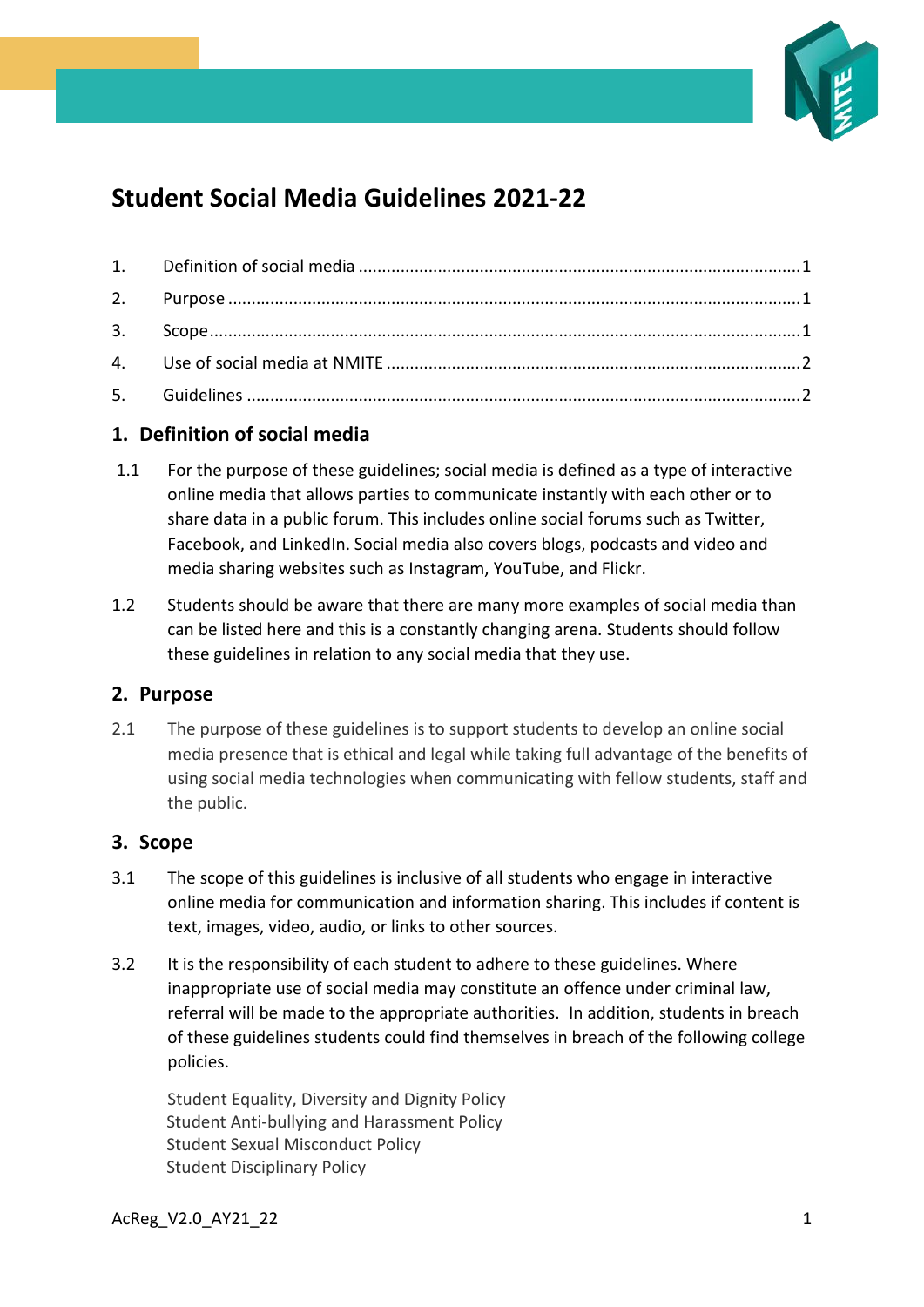<span id="page-1-0"></span>Safeguarding Policy

# **4. IT Acceptable Usage Policy Use of social media at NMITE**

- 4.1 NMITE encourages you to make reasonable and appropriate use of social media as part of their studies. Students have responsibility for their personal use of social media and where this may impact on their peers, members of staff, the reputation of NMITE and the wider community. When using social media; students should use the same safeguards as they would with any other form of communication.
- 4.2 Students may also have access to NMITE social media sites. All social media accounts run on behalf of NMITE are set up by the Digital Team so that NMITE maintains a log of the social media accounts they operate.
- 4.3 Students should be aware that that everything they post online will be public and permanent, regardless of the privacy settings applied. In addition social media content may easily become available to the public, including NMITE staff and the media, and that inappropriate use could result in criminal or internal disciplinary proceedings, damage to reputation and future career prospects

## <span id="page-1-1"></span>**5. Guidelines**

- 5.1 Students should respect the dignity and privacy of others and should always consider how their online behaviour may affect other people. #Bekind
- 5.2 Students must not do anything that could be considered discriminatory against, or the bullying or harassment of any individual, for example by:
	- i. making offensive or derogatory comments relating to sex, gender reassignment, race (including nationality), disability, sexual orientation, religion or belief or age
	- ii. using social media to bully, harass or intimidate another individual such as students, staff, or members of the public
	- iii. posting images that are discriminatory or offensive (or links to such content).
	- iv. to disseminate misleading information or share confidential or sensitive information
	- v. to view or distribute sexually explicit or offensive content
- vi. to share information that could create a security risk for NMITE, its staff or students
- 5.3 The above examples are by no means exhaustive and misuse or inappropriate use of social media may require a disciplinary investigation which could incur a disciplinary sanction.
- 5.4 Through social media platforms, students must not engage in misconduct or behaviour which brings or may bring NMITE into disrepute.